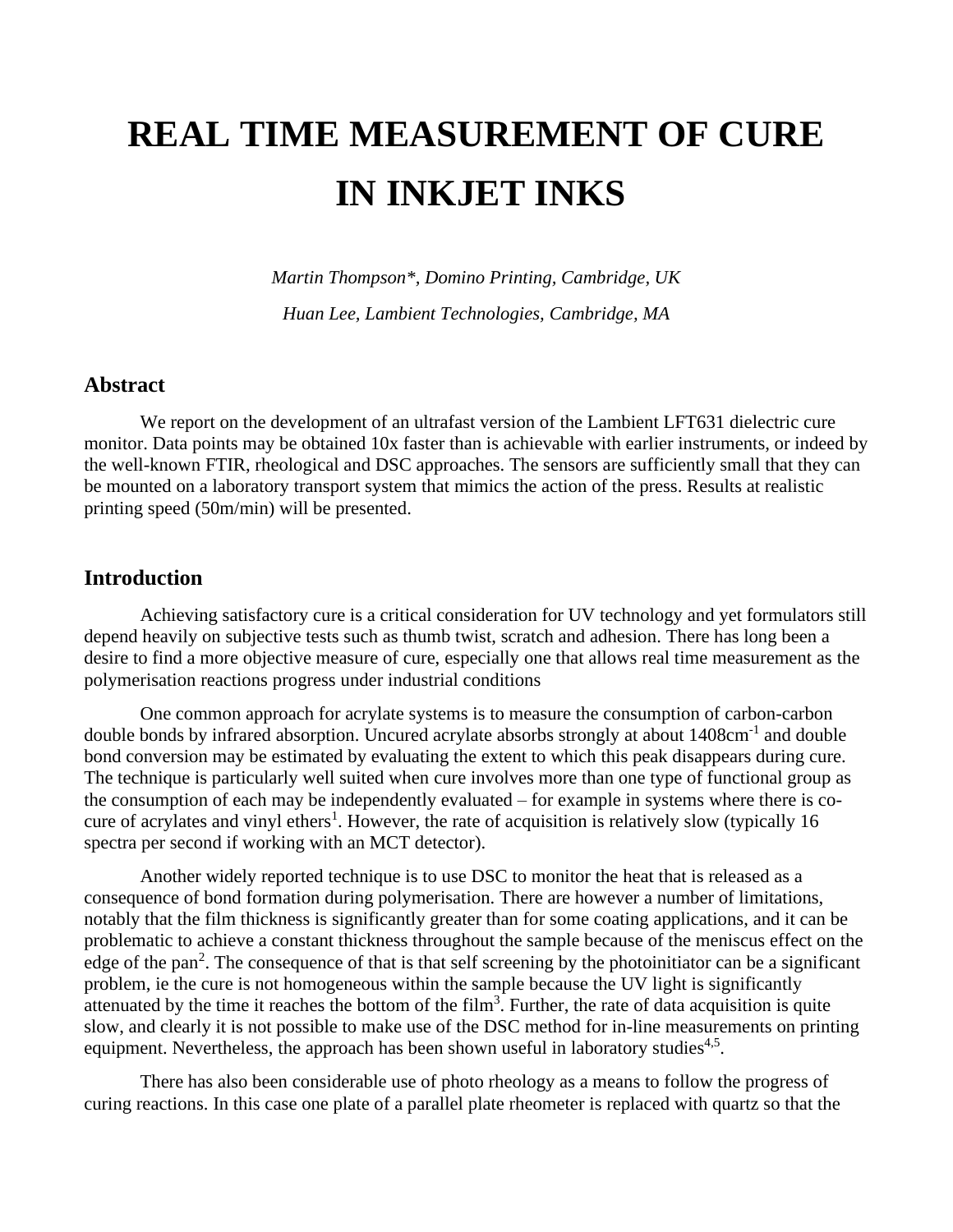sample may be irradiated. The change in rheology is then monitored via an oscillation experiment so that G' and G'' are determined as a function of time<sup>6</sup>. This is actually a rather challenging experiment because to be rheologically valid the imposed strain must be maintained throughout the curing process; the stress required to achieve that is initially very small but rapidly becomes much larger. If one wishes to follow the curing reaction in real time it becomes necessary to slow down ink polymerisation by reducing the light intensity, and to use a very small diameter plate so that the rheometer still has sufficient torque to move it as the sample starts to cure. The point at which Gʹ and Gʹʹ become equal is widely defined as the gel point and is considered important in determining when the system no longer has sufficient mobility for further curing reactions to occur<sup>7</sup>. In order that the data is rheologically reliable, it is necessary to set a gap of about 50µm or more, and this brings problems for light penetration in the same way as has been previously discussed for DSC. Realistically the approach is only useful for inks that are not pigmented.

Inkjet presses are now commonly used for label printing, typically operating at about 40- 75m/min. It is common practice to partially cure the ink with LED immediately after printing (pinning) and then to finish off the curing process with an arc lamp at the end of the press. The time for the print to pass under each lamp is about 0.1s and the time delay between LED pinning and final cure with an arc lamp is typically between 1 and 2 seconds. It is a relatively simple matter to characterise the final cure state by infrared or by extracting unbound molecules into solvent and then quantifying by GC-MS or LC-MS. However, if one wishes to obtain real time data on the progression of the curing reactions under industrial conditions it becomes necessary to generate a succession of data points on a timescale of 50ms or less.

#### **Dielectric analysis**

At its simplest level, dielectric analysis requires the application of a sinusoidal voltage across a sample and detection of the resulting current. That current may be either totally in phase with the applied voltage (purely conductive behaviour) or its phase may lead the applied voltage by an amount that depends on the degree of capacitative behaviour (90° for an idealised capacitor). Application of a sinusoidal voltage therefore allows both the conductivity (loss part) and capacitance (storage part) of a sample to be accessed.

All samples have an inherent conductivity which depends on the movement of ions or other charge carriers in the formulation. As the material cures the ability of those species to move is restricted and therefore the conductivity decreases by at least one order of magnitude. Studies have shown that a good correlation exists between resistivity (the reciprocal of conductivity) and viscosity, resulting in the widespread use of the term ion viscosity as a surrogate for resistivity<sup>8</sup>. The data in this paper is presented as the log of that ion viscosity.

The technique is widely applied for the monitoring of thermoset formulations, although to date only a few papers have been published regarding application to radiation curable systems <sup>9,10,11</sup>. Data acquisition times, where quoted, were in the 50-400ms range. The dielectric approach was attractive to Domino because data points could in principle be acquired faster than by infra-red or rheology, and because it is the only technique for which the sensor could be passed under industrial UV lamps on a laboratory transport system.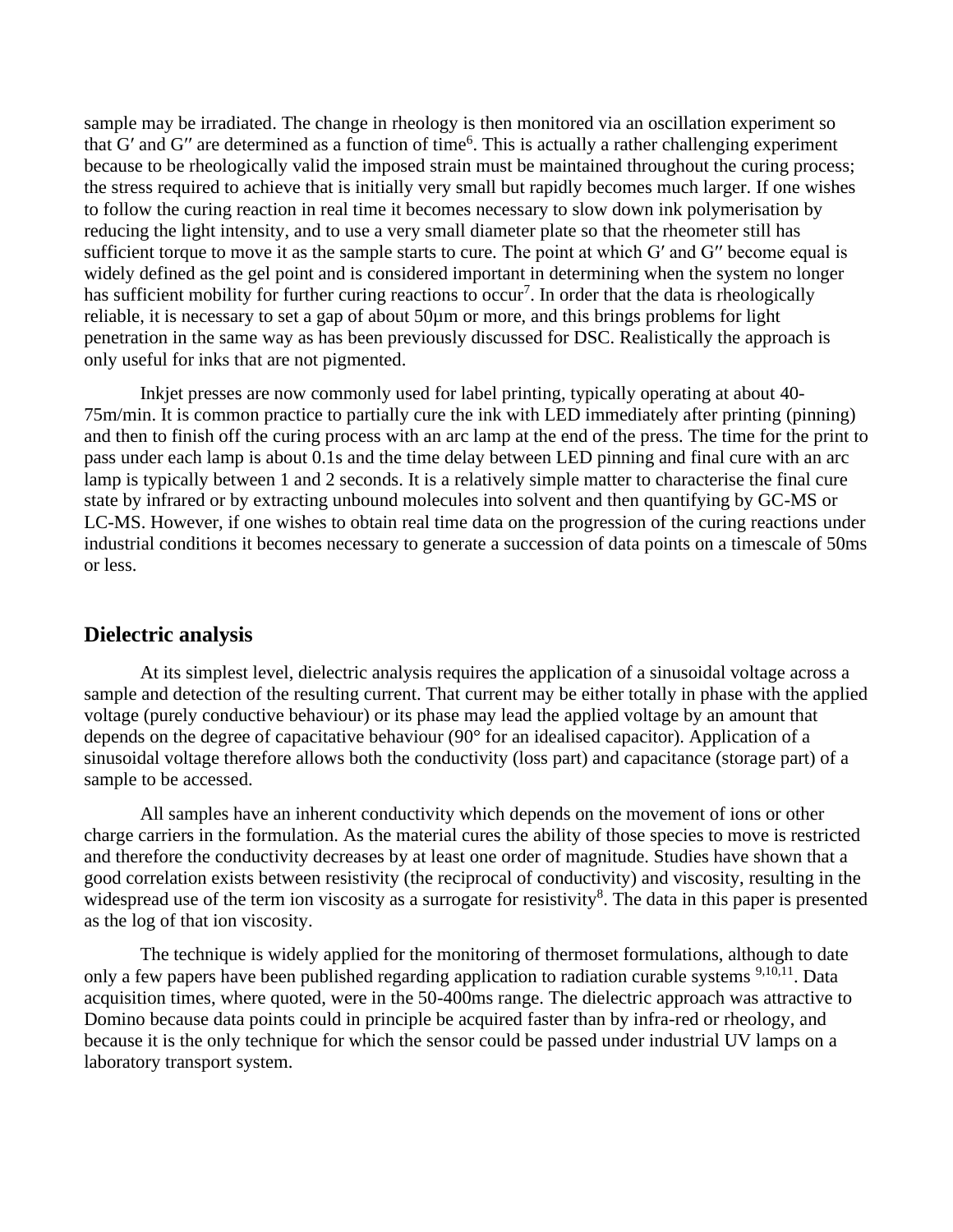The experiments reported herein were undertaken with a Lambient High Speed Analyser (LTF631) with the electronics modified by the manufacturer to improve the data acquisition rate from approximately one data point every 70ms to one data point every 6ms (so called Ultrafast Option). Most tests were run at 100Hz as this gave smoother data and with less noise than at higher frequencies (it is not necessary to wait for a full cycle to extract a data point). The sensors were of the fringing field type, ie a comb type arrangement of the electrodes that is planar and therefore suitable for the application of a thin film followed by UV irradiation to cure. Mini-Varicon sensors have proved pragmatic and are just large enough to accommodate drawdown by Kbar. Tin plated copper electrode tracks are set at 100µm intervals on a Kapton (polyimide) support. The fringing field penetrates about 100µm into the sample which is more than adequate for thicknesses of interest for inkjet.



**Figure 1**. Schematic of the experimental set up. The dielectric sensor is shown in orange. The drawdown was prepared in-situ on the truck so as to minimise the delay before passage under the lamps. Dielectric measurement was made in a floating electrode configuration (here simplified for clarity) – the response measured is the voltage generated across the load capacitor which depends on the properties of the sample.

The sensor was taped to a non-absorbent card to help hold it in position such that an ink film could be cast with a Kbar. The top of the sensor was protected from short circuit due to excess ink by applying tape. It also turned out to be critical not to let any wet material (ink or solvent) accumulate underneath the sensor as this gives an alternative conduction path which can be important after curing. The card and sensor were mounted on a laboratory transport system (slider) which allowed the entire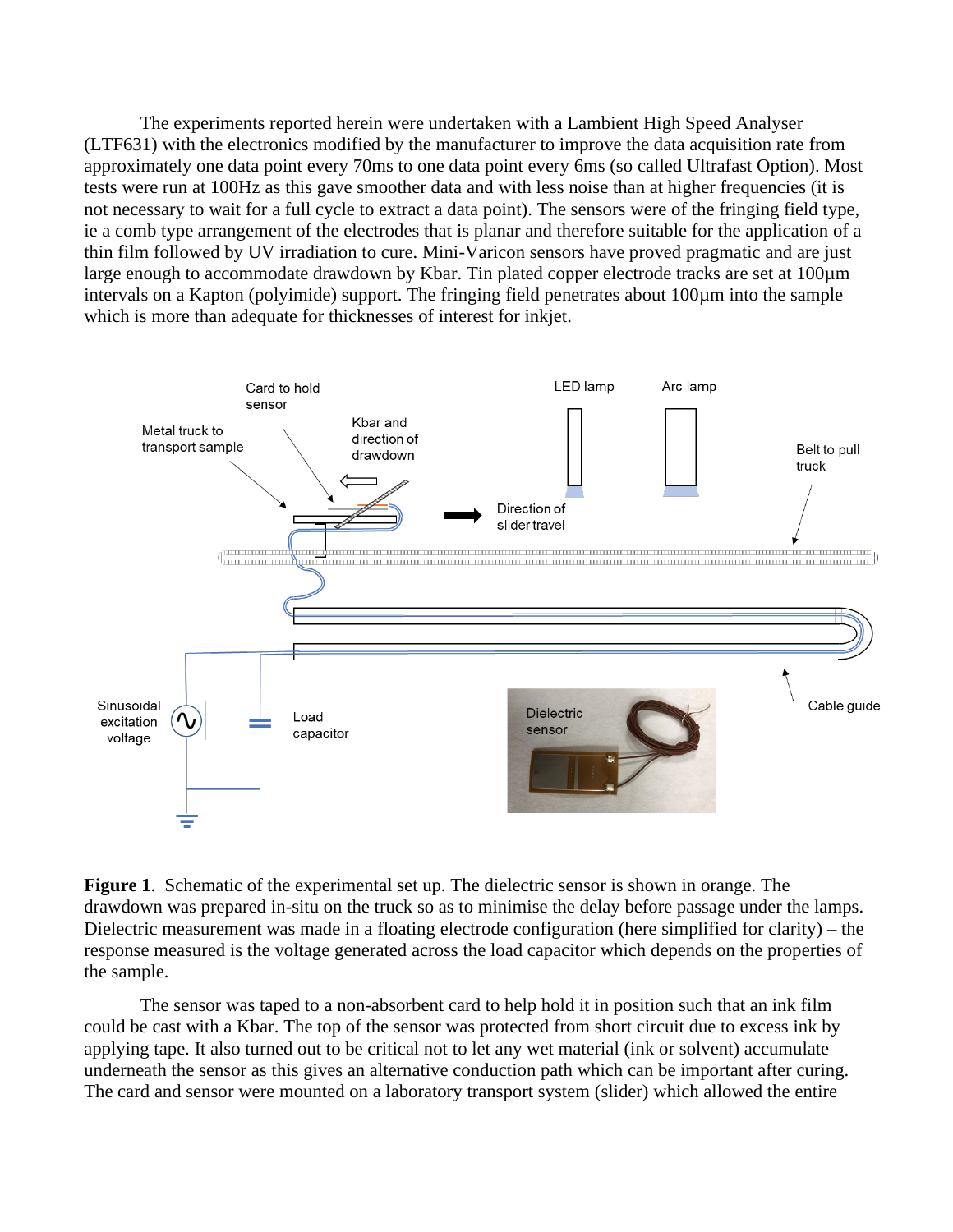assembly to be moved under LED and mercury arc lamps at a speed which can be made representative of commercial printing. The LED lamp was a Phoseon FP300 395nm rated at  $20W/cm^2$ ; this delivers a dose of about 240mJ/cm<sup>2</sup> when the slider operates at 50m/min and with the lamp at full power. The arc lamp was a Baldwin CoolArc operating with an iron doped bulb and delivering about 210mJ/cm<sup>2</sup> of UVA at 50m/min and at full power. The experimental set up on the slider is shown schematically in Figure 1.

The irradiance profile of the lamps was measured with an EIT PowerMAP and is shown in Figure 2. It is seen that the duration of exposure in each case is about 0.1s.



**Figure 2**. Irradiance profile of 395nm LED and Fe doped arc lamp as experienced at 50m/min

# **Results**

Figure 3 shows the cure response as a function of film thickness for a simplified yellow ink. The first point to note is that, prior to cure, the log ion viscosity decreases with increasing film thickness. This is not surprising because we might expect a thicker film to conduct better (ion viscosity is the same as resistivity), although the relationship with ion viscosity is not linear (Figure 4). The ion viscosity in the wet state offers a way to check whether the film has been successfully and evenly applied with the Kbar (although the numerical value is expected to depend on the nature of the formulation).

The second point to note from Figure 3 is that there is a decrease in log ion viscosity when the sample is first exposed to the lamp and this effect increases for greater film thicknesses. This is attributed to the heating effect of the lamp which causes a decrease in viscosity and therefore an increase in conductivity - until the point at which the curing reactions start to dominate. At 24 and 40µm the full depth of the ink is not cured and a skin sits upon the bulk of the ink which is heated by the lamp; these results are included to illustrate the thermal effect. Of course, the final (average) cure state of the ink as evidenced by the log ion viscosity at 12 seconds is highly dependent upon the film thickness.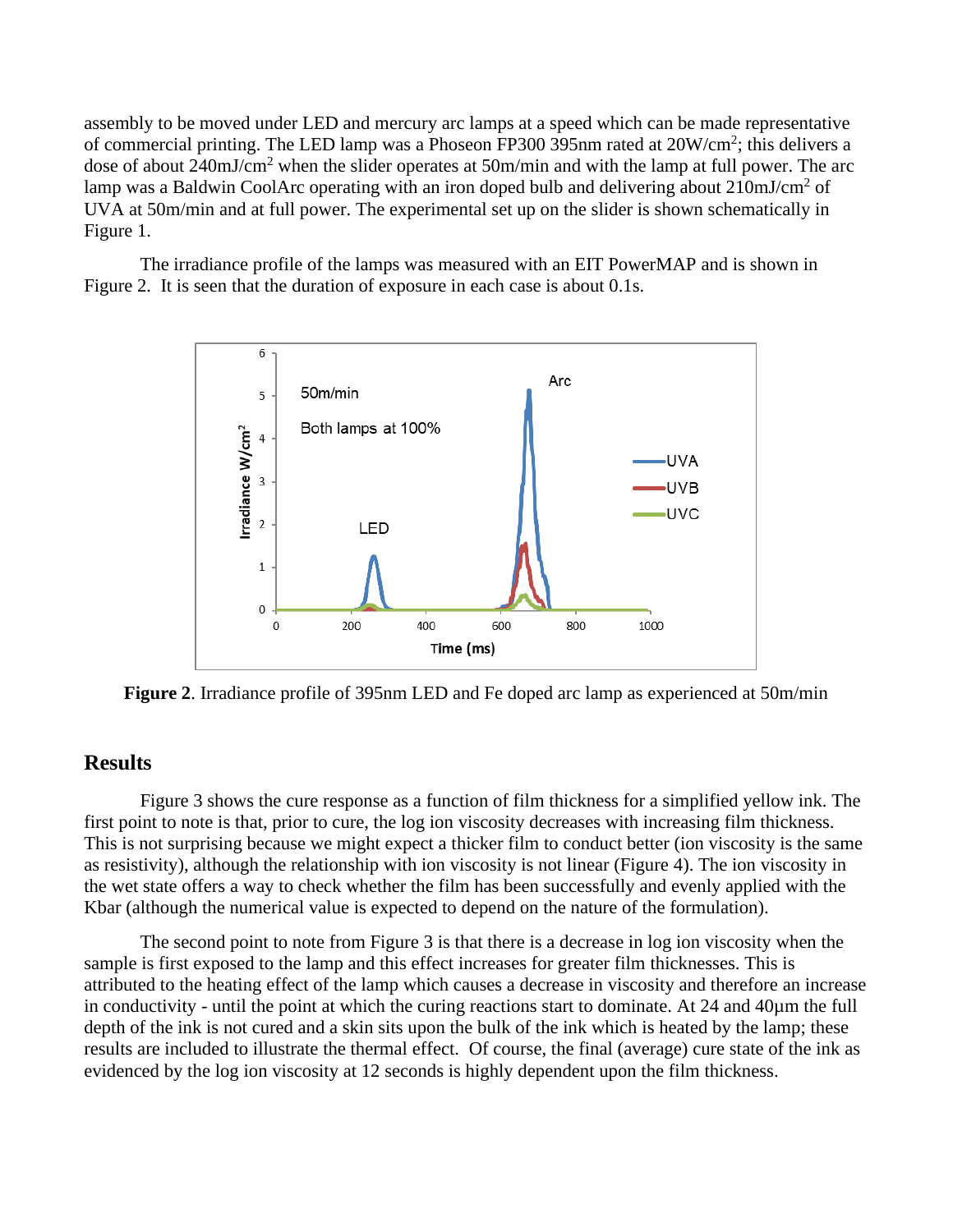

**Figure 3.** Dielectric response as a function of film thickness (Kbar)



**Figure 4**. Relationship between ion viscosity and film thickness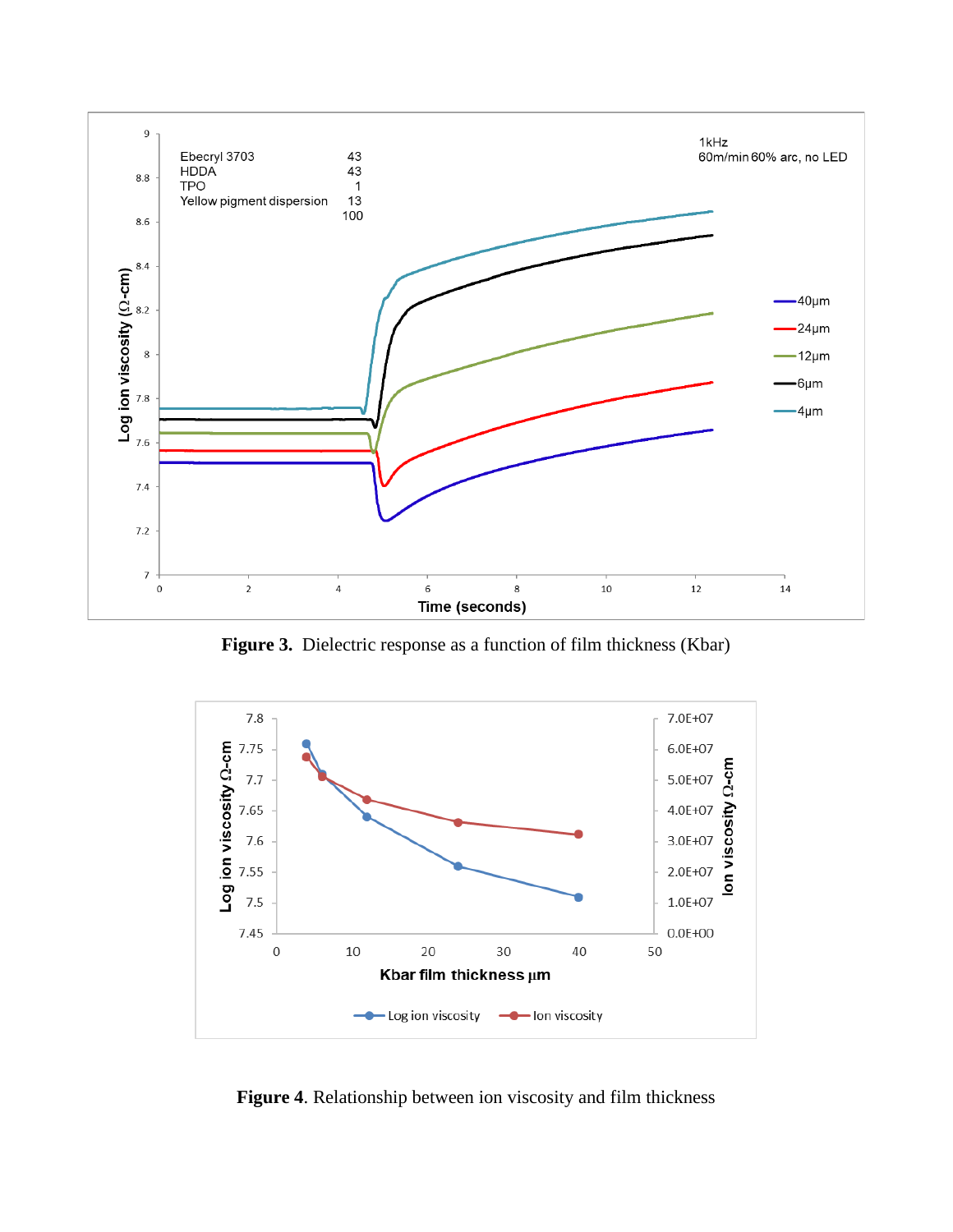

**Figure 5.** Time resolution of cure by LED and arc lamps

Figure 5 shows the cure response of a yellow inkjet ink that is supplied commercially for drop on demand application on self-adhesive labels. The ink film was prepared at 12µm and the data shows the effect of curing with LED (395nm) and arc lamps separately and together. The arc lamp shows a smaller decrease due to the initial heating effect because it initiates the curing reaction much more effectively. When the two lamps are used in quick succession the arc cure is seen to superpose on the LED response before thermal equilibration and post-cure have run to their full extent.

The data of Figure 6 offer several insights into the parameters influencing the test results. The blue graph shows the (partial) cure response of a yellow inkjet ink exposed to a modest dose of 395nm LED (pinning conditions). The dielectric measurement was restarted a few seconds later (as a second test; red graph), and the log ion viscosity is seen to be higher than it was prior to pinning. Instead of moving the test sample under the lamps, hot air was applied to the sensor for about 2 seconds and the log ion viscosity was seen to decrease – as expected because the charge carriers are more able to move through the sample. The subsequent recovery of the log ion viscosity happens with the same trajectory as when the sample was originally cured – suggesting that the apparent curing that takes place between about 1 and 10 seconds after exposure is predominantly a thermal effect (the sample cools and the charge carriers become less mobile on account of the increasing viscosity).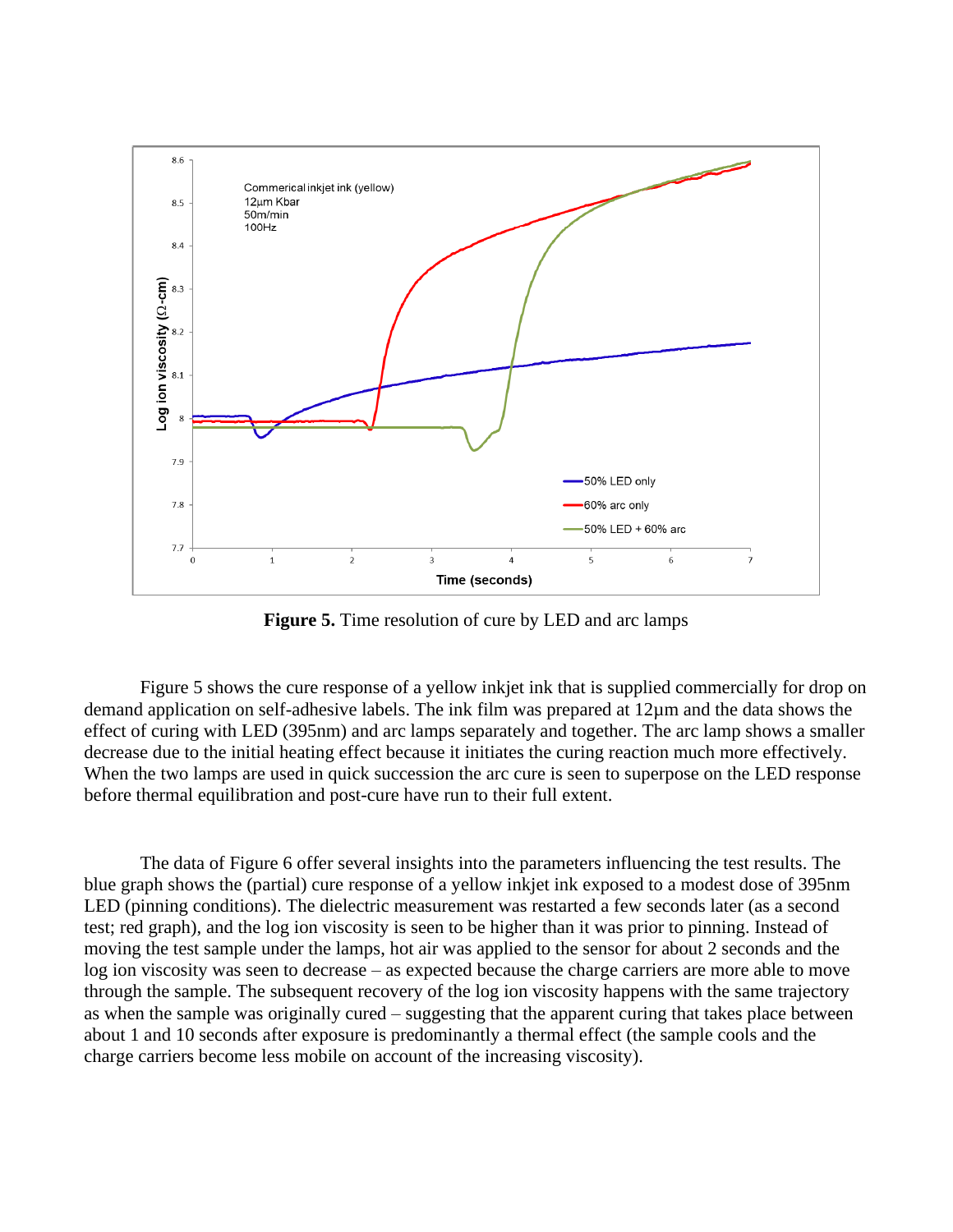

**Figure 6.** Thermal and electrical effects

A fresh sample was tested with sequential LED and arc curing (green graph). The perturbations between about 5 and about 8 seconds are caused by the movement of the slider as it returned to the starting position. The slide and cure cycle was repeated on the cured ink (black graph). It is seen that the starting log ion viscosity is similar to the final value of the previous test, but that the second passage under the lamps causes a further increase in ion viscosity by an order of magnitude (ie the conductivity was already small but some further crosslinking has caused it to further decrease by a factor of 10). This time there was a much larger perturbation caused by the returning slider; The movement induces tiny currents in the sensor wiring which are not sufficient to affect the result when the conductivity is high (wet ink), but which become dominant when the response from the (now cured) sample to the applied voltage is very small. Finally (brown graph) it is shown that applying heat to the double cured ink causes a similar change in ion viscosity as occurred with the ink which had only been pinned – although now with a less smooth response as we are on the limit of the ability of the sensor to detect conductivity.

Figure 7 shows the effect of curing with different lamp powers. As expected, curing is both faster and more complete as the lamp power is increased. The data are sufficiently good to allow calculation of the differential as a measure of reaction rate (inset).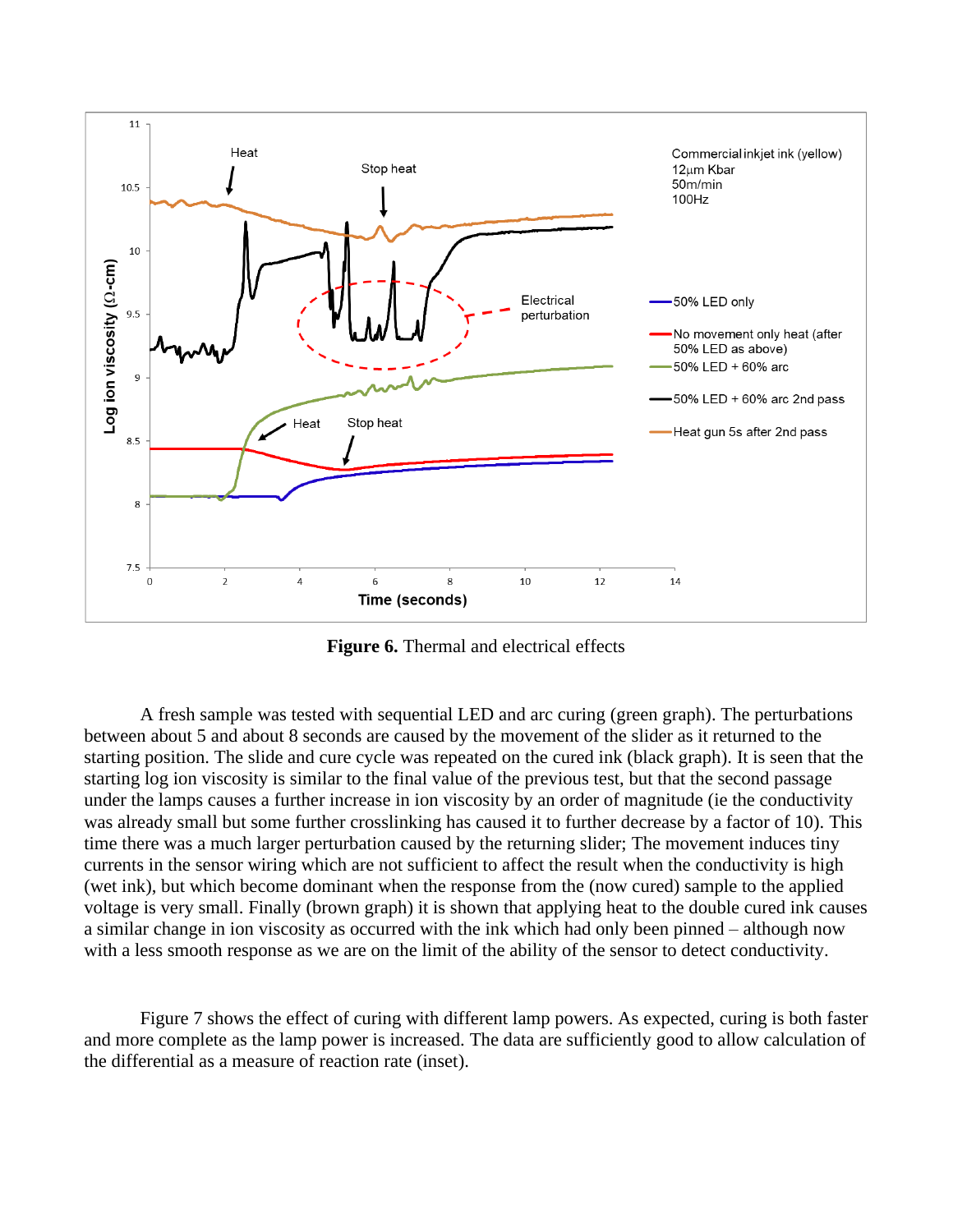

**Fig 7.** The effect of lamp power. The data has been shifted on the time axis so that the start of cure is coincident. The inset shows the rate of change of log ion viscosity.



**Fig 8.** Cure response at constant UV dose.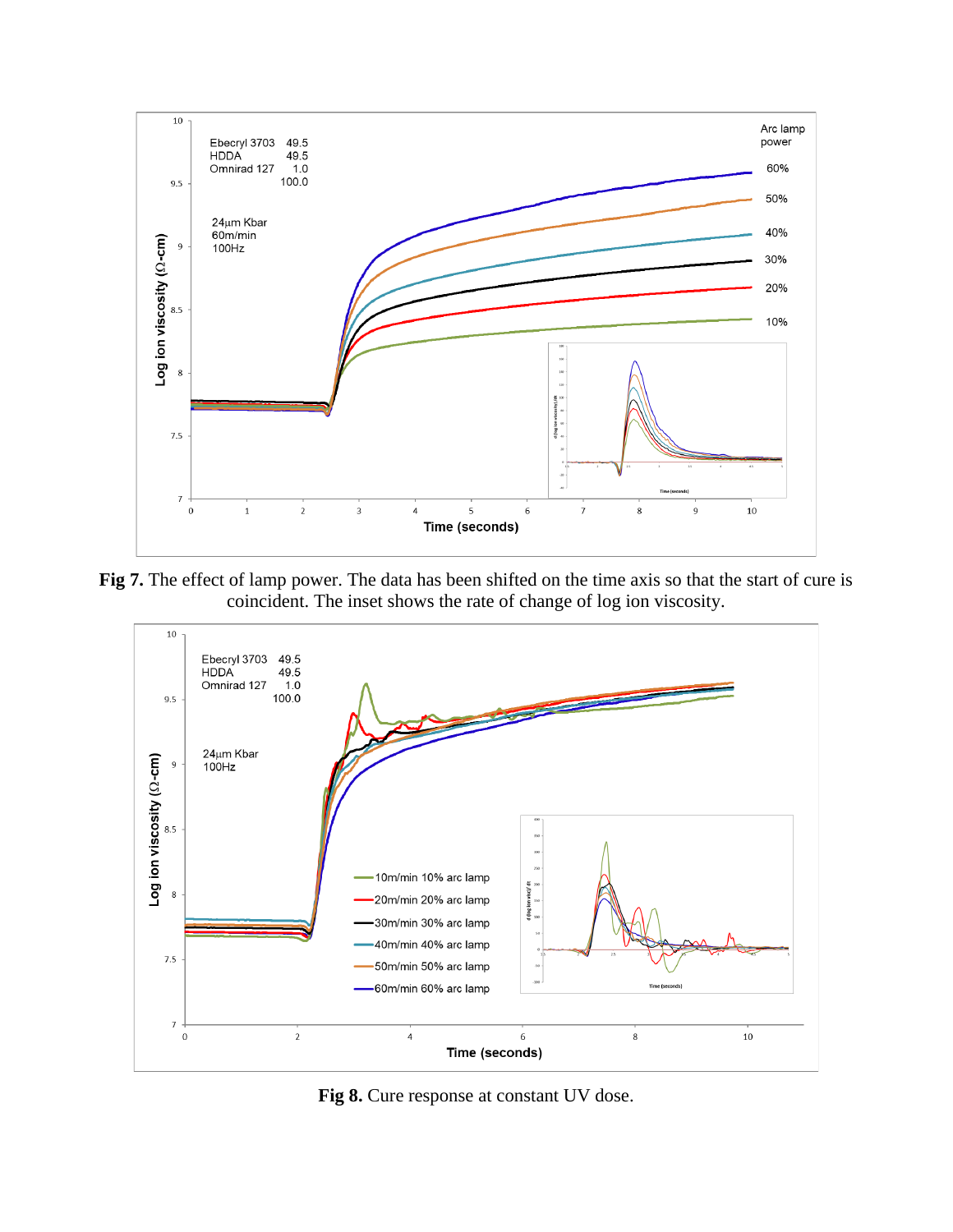In Figure 8, the power of the arc lamp has been adjusted to match the speed of the slider so that the same dose was delivered over different timeframes. In all other respects the data are equivalent to those in Figure 7. The results are seen to be quite consistent, both in terms of the final response after 10s and the rate of cure. This is a little surprising given that at 10m/min the slider will take about 0.6 seconds to pass the lamp; the fact that the response is apparently not slowed according to time necessary to deliver the full dose may reflect uncertainty about when the slider first passed the lamp as judged by the initial thermal decrease (the magnitude of which should also be dependent on dose delivered rather than slider position). It is also noted that the electrical perturbations became worse (and lasted longer) as the slider speed decreased.



**Figure 9.** Comparison of photoinitiators in a varnish. Ebecryl 3703 is an amine modified epoxy acrylate.

Finally, in Figure 9 a selection of photoinitiators were tested at 1% content in a simple varnish. The dielectric responses were broadly in line with expectations of cure performance, with Omnirad 369 and the phosphine oxides (Omnirad TPO and Omnirad 819) performing well - here on a relatively thick film.